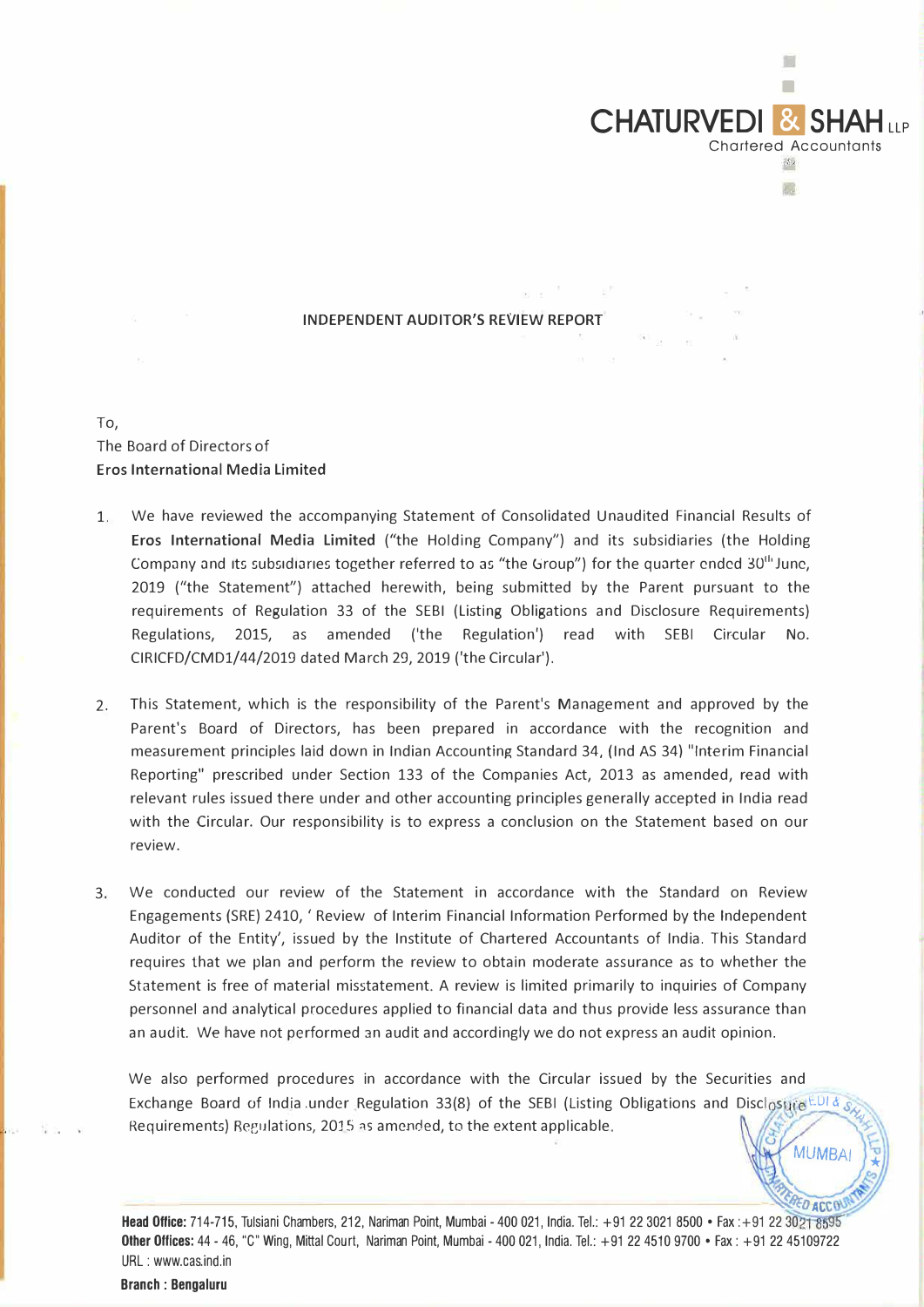

**ED ACC** 

4. (a) We did not review the interim financial results and other financial information in respect of three subsidiaries included in the Statement, whose interim financial results reflect total revenue of � 4,206.58 lakhs and total profit after tax of� 1,800.82 Lakhs for the quarter ended 30th June, 2019. These interim financial results and other information have been reviewed by other auditors whose reports have been furnished to us by the Management of the Company and our conclusion in so far as it relates to the amounts and disclosures included in respect of these subsidiaries, is based solely on the reports of the other auditors.

(b) The statement includes interim financial results and other information in respect of one overseas subsidiary which reflects total revenue of� 47.00 Lakhs and net loss of� 200.22 Lakhs for the quarter ended 30<sup>th</sup> June, 2019 which is certified by the Management. According to the information and explanations given to us by the Management, these interim financial results and other financial information are not material to the Group.

Our conclusion is not modified in respect of these matters.

| Name of the Entity                               | Relationship  |
|--------------------------------------------------|---------------|
| Eros International Films Private Limited         | Subsidiary    |
| Eyeqube Studios Private Limited                  | Subsidiary    |
| <b>EM Publishing Private Limited</b>             | Subsidiary    |
| <b>Eros Animation Private Limited</b>            | Subsidiary    |
| Universal Power Systems Private Limited          | Subsidiary    |
| Big Screen Entertainment Private Limited         | Subsidiary    |
| Copsale Limited                                  | Subsidiary    |
| Digicine PTE Limited                             | Subsidiary    |
| <b>Colour Yellow Productions Private Limited</b> | Subsidiary    |
| <b>Eros International Distribution LLP</b>       | Subsidiary    |
| <b>Reliance Eros Productions LLP</b>             | Joint Venture |

5. The Statement includes the results of the following entities:-

6. Based on our review conducted and procedures performed as stated in paragraph 3 above and based on the consideration of the review reports of the other auditors referred to in paragraph 4 (a) above and management certified financial statement referred in paragraph 4 (b) above, nothi has come to our attention that causes us to believe that-the accompanying Statement, prepared in accordance with recognition and measurement principles laid down in the aforesaid Ind MUMBA

Head Office: 714-715, Tulsiani Chambers, 212, Nariman Point, Mumbai- 400 021, India. Tel.: +91223021 8500 • Fax :+91223021 8595 Other Offices: 44 - 46, "C" Wing, Mittal Court, Nariman Point, Mumbai - 400 021, India. Tel.: +91 22 4510 9700 • Fax: +91 22 45109722 URL : www.cas.ind.in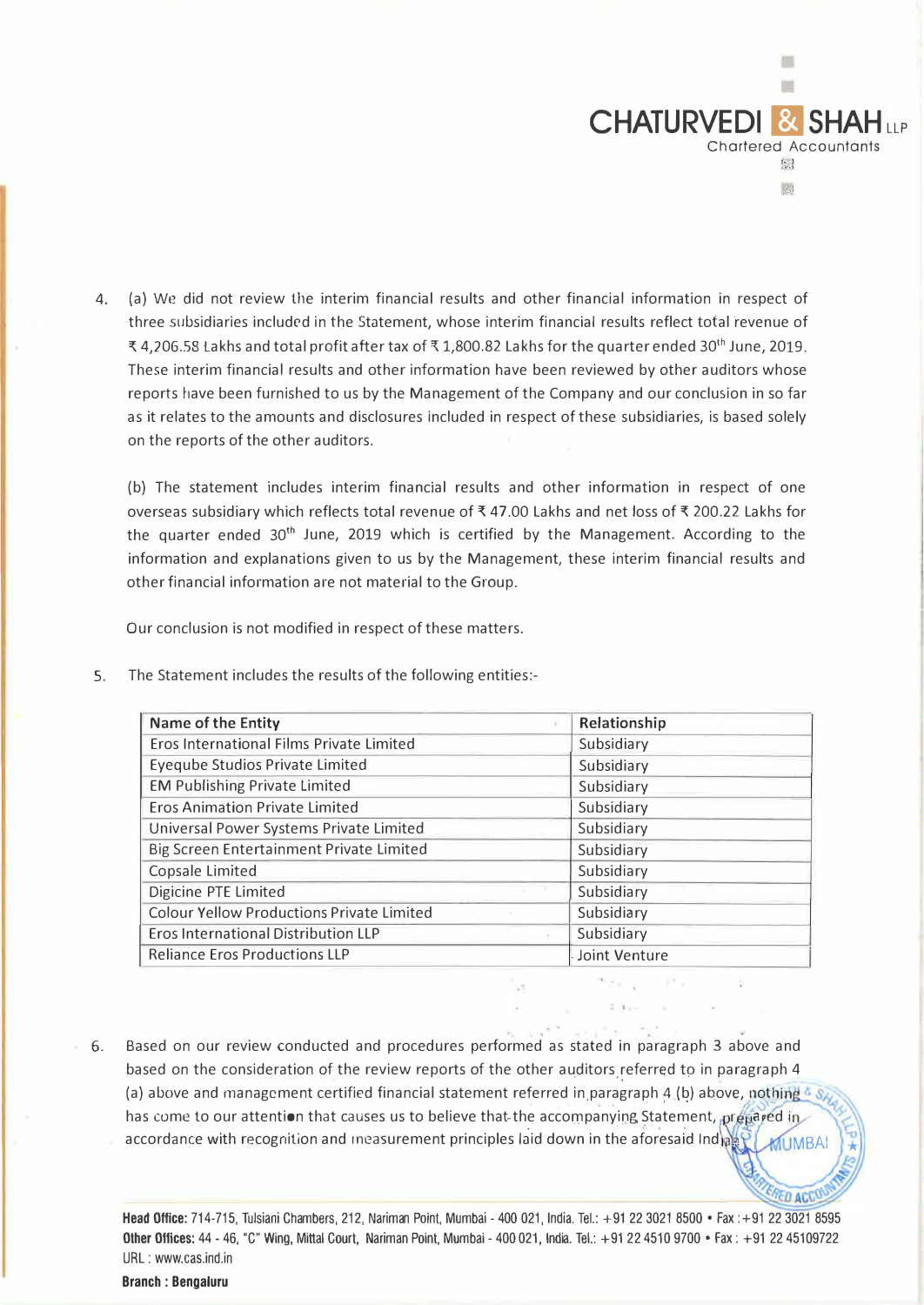

Accounting Standards specified under Section 133 of the Companies Act, 2013, as amended, read with the relevant rules issued there under and other accounting principles generally accepted in India, has not disclosed the information required to be disclosed in terms of Regulation, read with the Circular, including the manner in which it is to be disclosed, or that it contains any material , misstatement.  $m= m_{\tilde{\chi}^0_1 \to \tilde{\chi}^0_1}$ 



**For Chaturvedi** & **Shah LLP**  Chartered Accountants FRN: 101720W/ W100355

 $-100 - 240$ 

 $\sim$ 

 $0.16$ 

**Jignesh Mehta**  Partner Membership No.: 102749 UDIN: 19102749AAABTW4987

... ·,

 $\mathbf{X}=\mathbf{X}$ 

 $-32 - 11$ 

 $\sim$ 

8.50

Place: Mumbai Date: 12<sup>th</sup> August, 2019

 $.$ 

한다

Head Office: 714-715, Tulsiani Chambers, 212, Nariman Point, Mumbai -400 021, India. Tel.: +91 22 3021 8500 • Fax :+91 22 3021 8595 Other Offices: 44 - 46, "C" Wing, Mittal Court, Nariman Point, Mumbai - 400 021, India. Tel.: +91 22 4510 9700 • Fax: +91 22 45109722 URL : www.cas.ind.in

Branch : Bengaluru